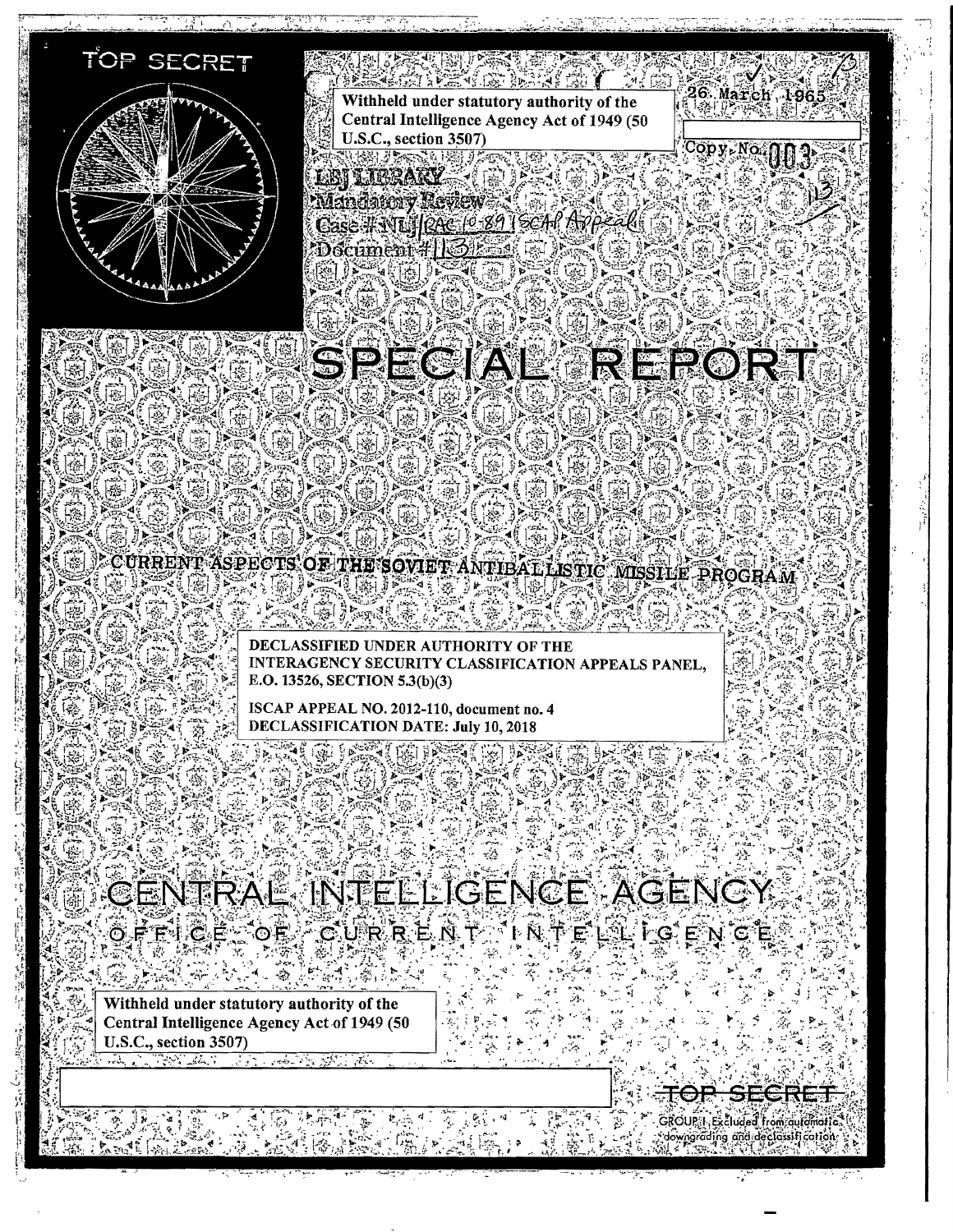This document contains classified information affecting the national security of the United States within the meaning of the espionage laws, US Code Title 18, Sections 793, 794, and 798. The law prohibits its transmission or the revelation of its contents in any manner to an unauthorized person, as well as its use in any manner prejudicial to the safety or interest of the United States or for the benefit of any foreign government to the detriment of the United States.

 $($  (

**Withheld under statutory authority of the Central Intelligence Agency Act of 1949 (50 U.S.C., section 3507)**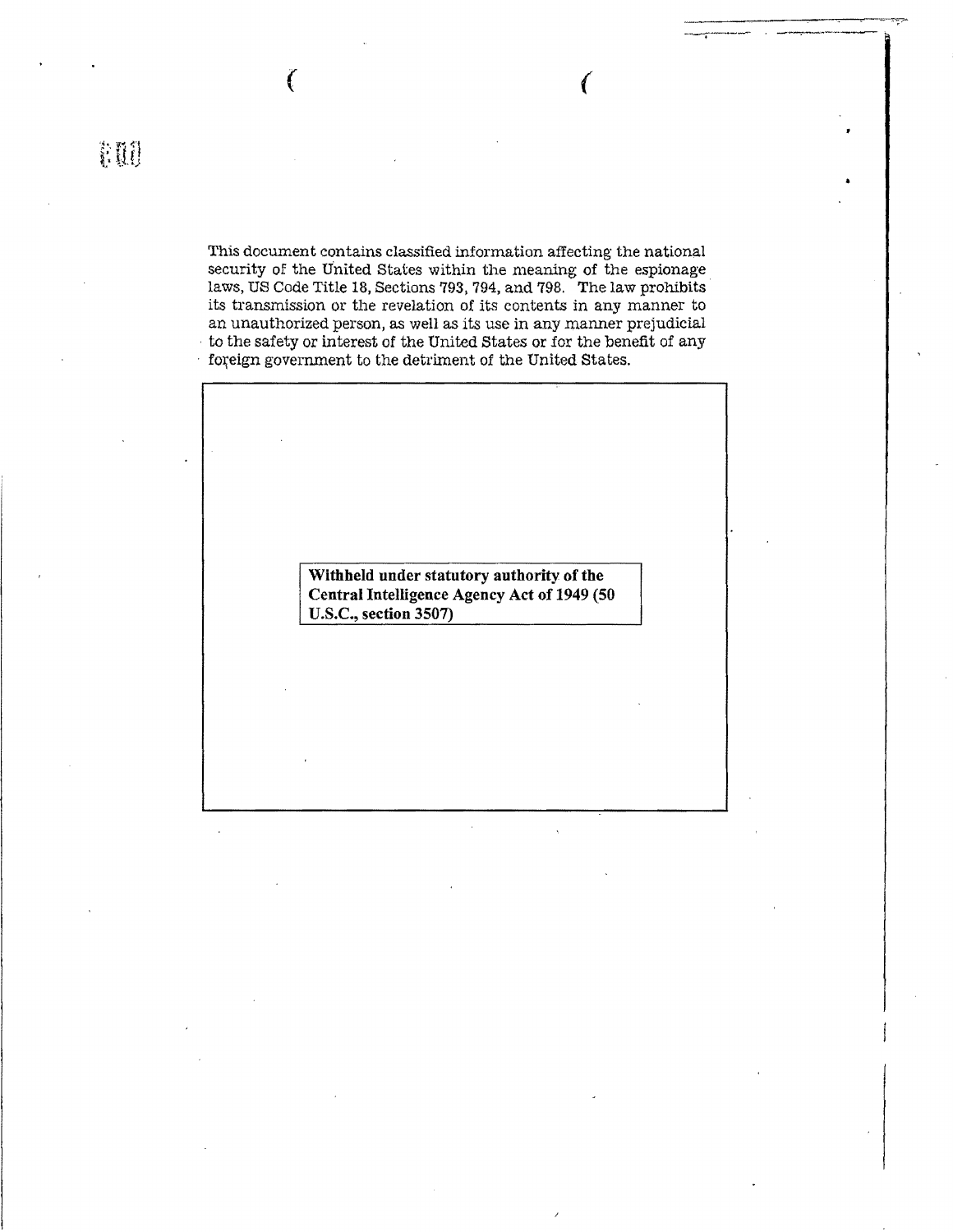*OP SECRET* | 50X1, E.O.13526

#### 26 March 1965

.. ' ;} '"

CURRENT ASPECTS OF THE SOVIET ANTIBALLISTIC MISSILE-PROGRAM.

The Soviets have been working hard on research and development related to antiballistic missile (ABM) systems. Recent information has shed new light on extensive Soviet efforts over the past several years to find a defense against ballistic missile attack. It now is apparent that research and development test events at Sary Shagan have been more numerous in the past three years than previously reported. At least some deployment of a defensive missile--possibly ABM--system is under<br>way in the northwest region of the USSR. Several way in the northwest region of the USSR. large radars capable of detecting ballistic missiles and satellites are being deployed there and elsewhere in the USSR. Also, there are recent indications that Soviet civil defense--an important adjunct to a deployed ABM system--is being reorganized and possibly upgraded.

Information on Soviet ABM programs, however,<br>remains limited. The success or failure experienced in test programs during the past eight years, the status of deployment, and the techniques and capabilities of systems possibly being deployed remain<br>in doubt. Among the deployment activities taking in doubt. Among the deployment activjties taking place, it is not eyen possible to distinguish with certainty between those which may be related to weapons systems designed for ABM roles and those related to long-range surface-to-air missiles for defense against aircraft and stand-off air-tosurface missiles.

#### Sary Shagan

ò

The major center for the development of Soviet defenses against ballistic missiles is at the Sary Shagan missile· test complex. Sary Shagan may also be involved in the testing of missile systems for defense against aircraft and air-tosurface missiles.

Since | test-<br>ing was first detected at Sary Shagan, more than 300 ballistic missiles have been fired toward Sary Shagan from Kapustin Yar, Chelkar, and Makat. Over 200 of these firings were controlled by Sary Shagan, and were probably tests of components of ABM systems being developed there. Beginning in. late 1960, approximately

**TOP SECRET** | 50X1, E.O.13526

l

50X1, E.O.13526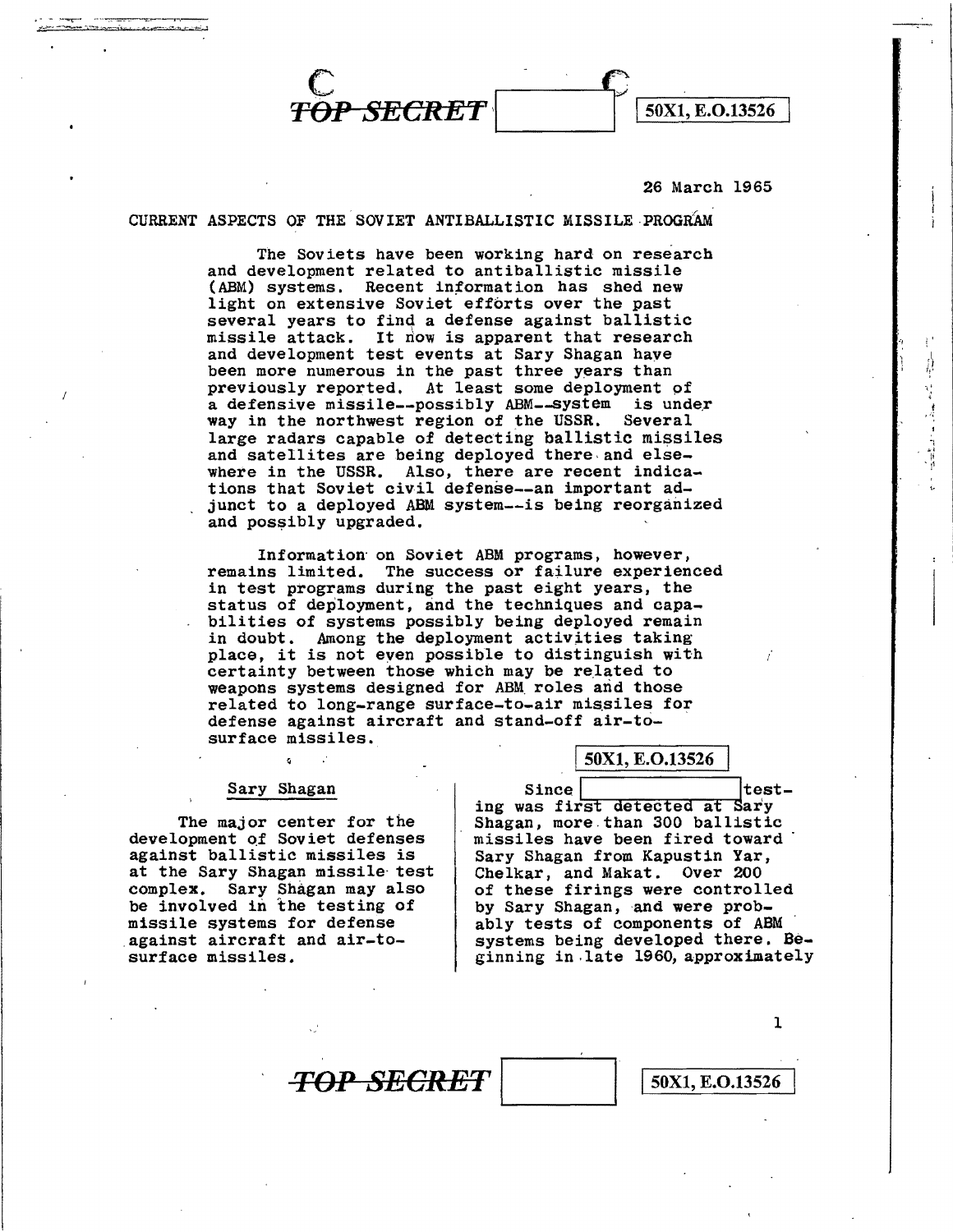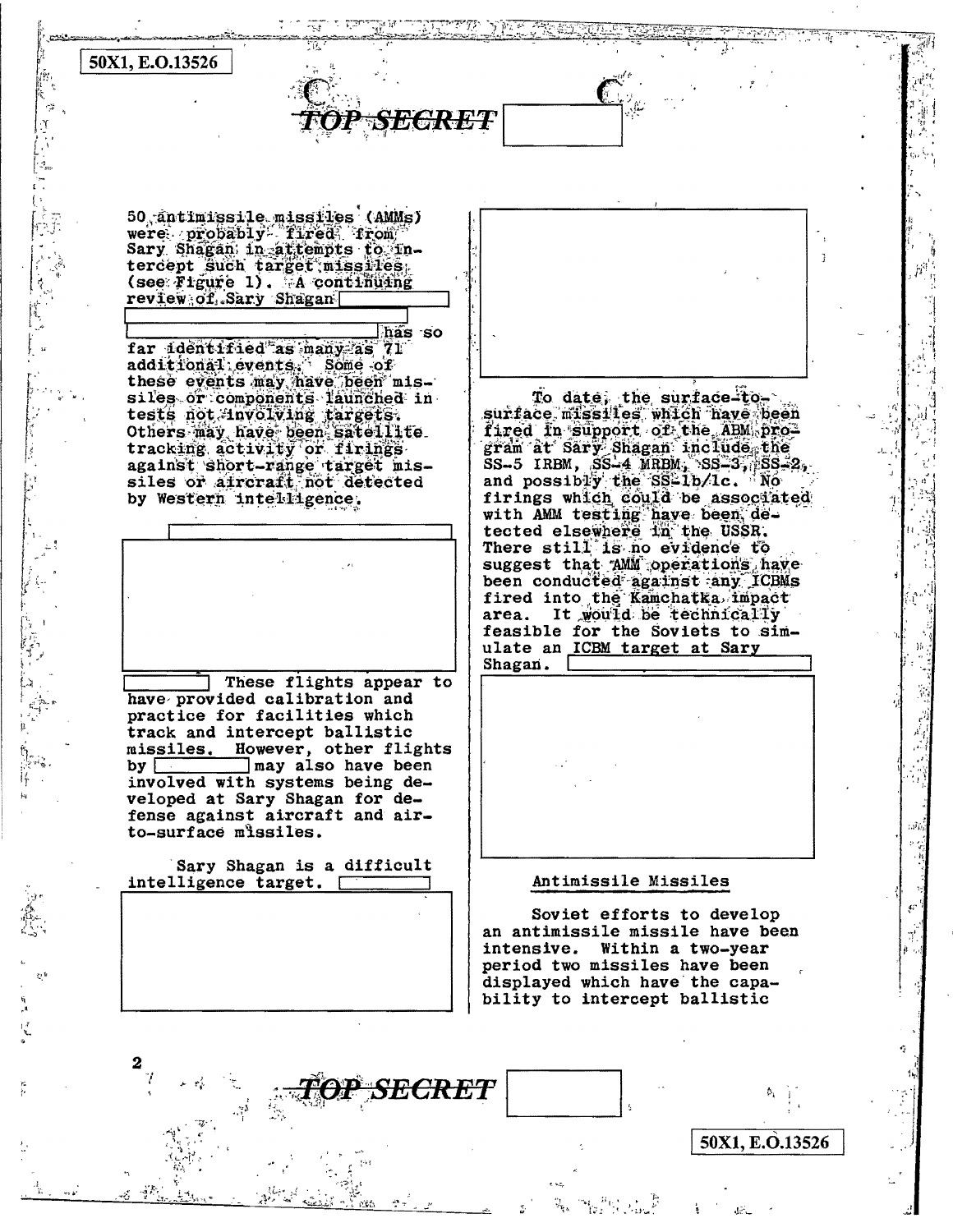50X1, E.O.13526

missiles. The first, which Western intelligence has designated the Griffon, was first displayed in the Moscow parade in November 1963 (see Figures 2 and 3) Timas described by<br>the Soviets as a "pilotless interceptor" which can be employed against Wall modern means of aerial and space attack."

P SECRET

The Griffon was probably being test-fired and developed at Sary Shagan into the 1960s. Since the early 1960s, construction has been under way at Leningrad on three defensive missile complexes which are similar to

one at Sary Shagan and may have

been designed for the Griffon. During the 7 November. 1964 parade in Moscow, the Soviets displayed a new missile, larger than the Griffon, which has been designated the Galosh (see Figure 3). The . Soviets described it as an antimissile missile capable of destroying enemy ballistic missiles "at great distances" from the defended area. The Galosh may be able to accomplish intercepts at altitudes of a few hundred miles and at distances of several hundred miles from its launch point, carrying a warhead in the megaton range.

**TOP SEGRET** 

New complexes have been reported recently under construction at Tallinn and Cherepovets. These complexes may be intended for the deployment of a long-range SAM or ABM. system. A study of typical trajectories of US ICBMs targeted against Moscow shows that. they would come within the probable range and altitude capability of Galoshes deployed at such sites forward of the target (see Figure 4). The Galosh would also have some capabilities against Polaris missiles if its launch sites were located near the likely paths of attack.

#### Electronics

An important part of the research and development work at Sary Shagan has been the development of large radars necessary for early warning and tracking in ballistic missile defense.

Western observers have reportedly seen structures under

3

50X1, E.O.13526

**射》有量组有"重量"的可以** 

 $\frac{1}{2}$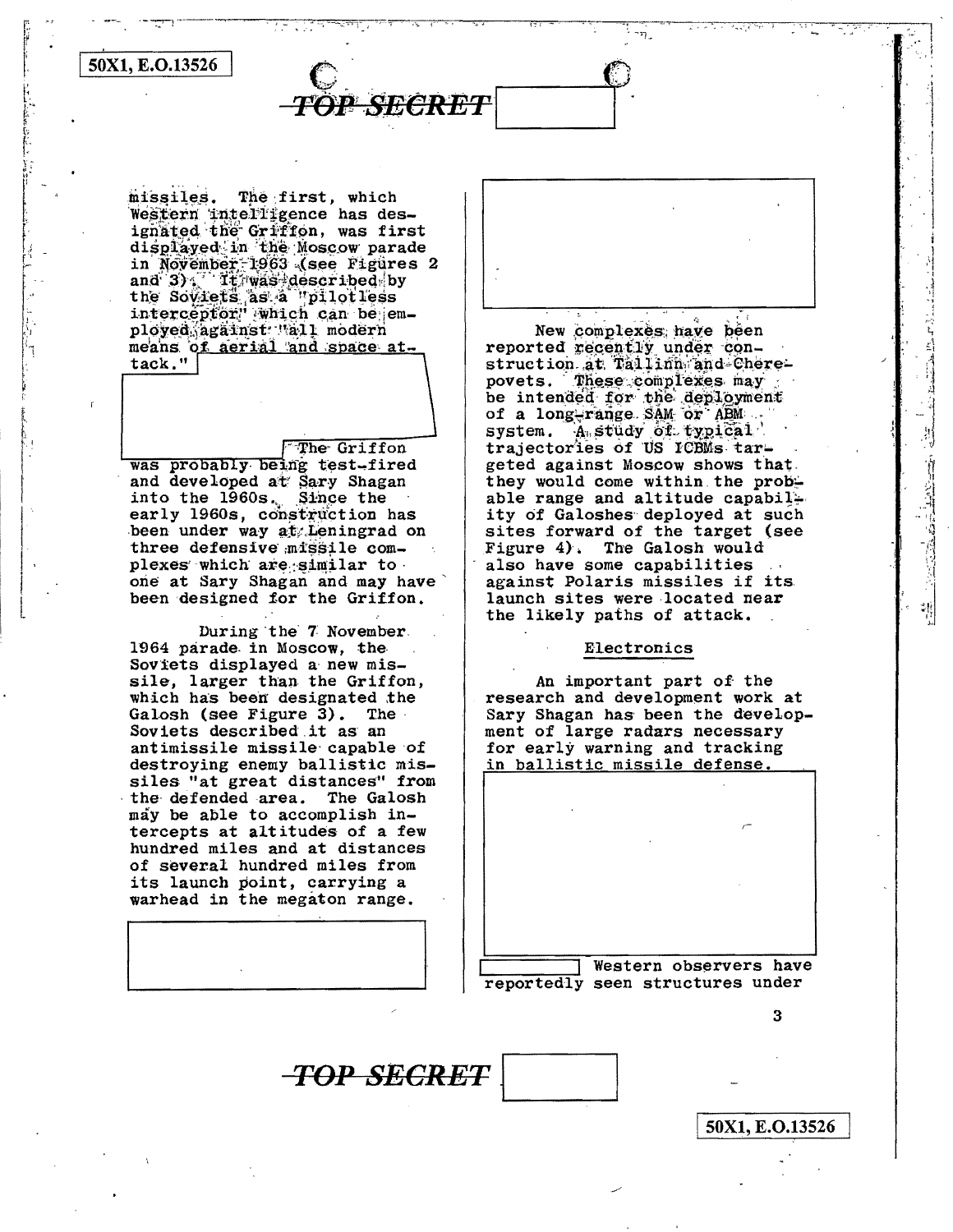construction near Angarsk and Olenegorsk in June and September 1964 which are like the Hen House.

*P SE<del>CRET</del>* 

The apparent orientation of the Angarsk Hen House radars suggests that they could be used for satellite detection and tracking. The Hen House radars at Olenegorsk could also be part of such a system, but their apparent orientation also suggests a mission of early detection of ballistic missiles fired from the United States.

another large radan (Dog House) under construction near Moscow is quite different in configuration from the Hen House. However, Tike the Hen House, it may employ an electronic scanning principle, and it may be part of an ABM system. Also, major construction of<br>large radar facilities unlike the Hen House or Dog House has been observed currently under way at SA-1 SAM sites about 45 mautical miles northwest and southwest of Moscow. The construction seems to be too extensive to be merely an improvement in SA-1 defenses and suggests a later model SAM system or an ABM system. The Dog House, and possibly these new radars, may represent the beginning of an ABM deployment at Moscow.

A study of the Soviet electronics industry's plans and performance has indicated that a decision was made in

15

**TEREST** 

 $\mathfrak{f}_{\mathfrak{p}\uparrow\mathfrak{q}}$ 

 $\int_{\frac{\pi}{2}}^{\frac{\pi}{2}} \int_{\frac{\pi}{2}}^{\frac{\pi}{2}} \frac{dx}{\sqrt{2}} dx$ 

p<br>P

ſ,

 $\vec{v}$ 

4

late 1962 to increase electronics production in 1965 to a level 30. percent greater than originally. planned. The size of this increase and the nature of some of the components involved suggest that the Soyiets intended the extensive production of advanced radars such as that required for a deployed ABM system.

50X1, E.O.13526

έJ.

#### Civil, Defense

Concurrently with the development of an ABM system, the Soviets have been concerned with preparing an adequate civil defense program for the mass of the populace.

In recent years Soviet civil defense has stressed strategic urban evacuation, with shelter for most of the populace being. provided by the hasty adaptation of existing structures and doit-yourself field-type shelters. Since 1962, Soviet civil defense tactics have shifted from static point or city organizations to an area concept employing numerous mobile-relief columns to assist cities after an attack. In recent interviews, Marshal of the Soviet Union Chuykov, chief of civil defense, noted that units now have been organized throughout the USSR, called for new civil defense efforts to cope with the dangers of rocket-nuclear war, and urged that an effort be made during 1965 to provide urban shelters for essential workers who must remain in cities after the evacuation.

Marshal Chuykov was recently relieved of his duties

TOP SECRET

50X1, E.O.13526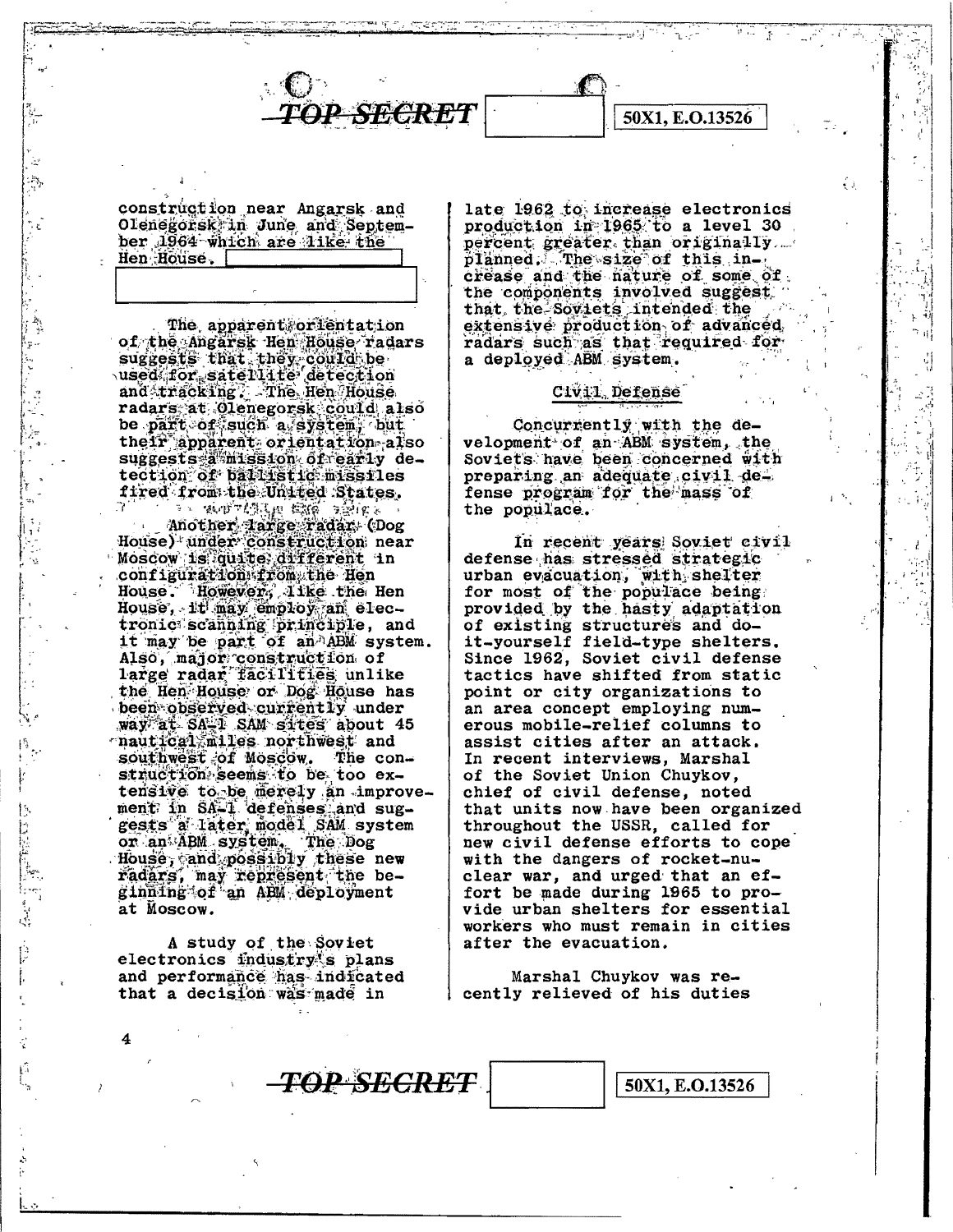as chief of the Soviet ground forces but remains a deputy minister of defense as well as chief of civil defense. Thus, a commander of proved capability<br>has been relieved of other re-Sponsibilities and is concen-

**TOP SECRET** 

**TOP SECRET** 

Withheld under statutory authority of the Central Intelligence Agency Act of 1949 (50 U.S.C., section 3507)

trating his efforts on developing an effective civil defense program. This move may fore-<br>shadow a resurgence of shelter. construction related to ABM deployment. TOP SECRET 50X1, E.O.13526

50X1, E.O.13526

5

50X1, E.O.13526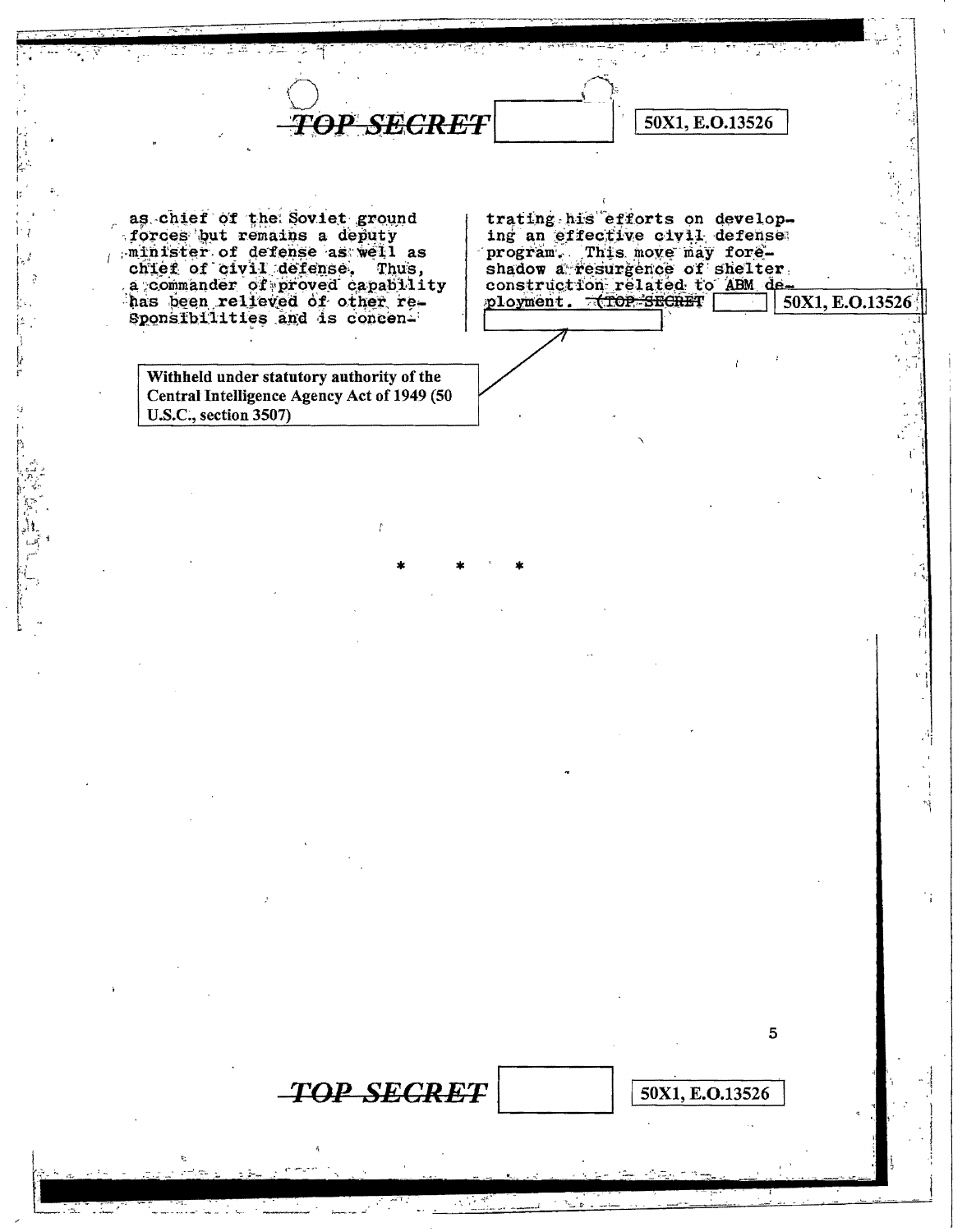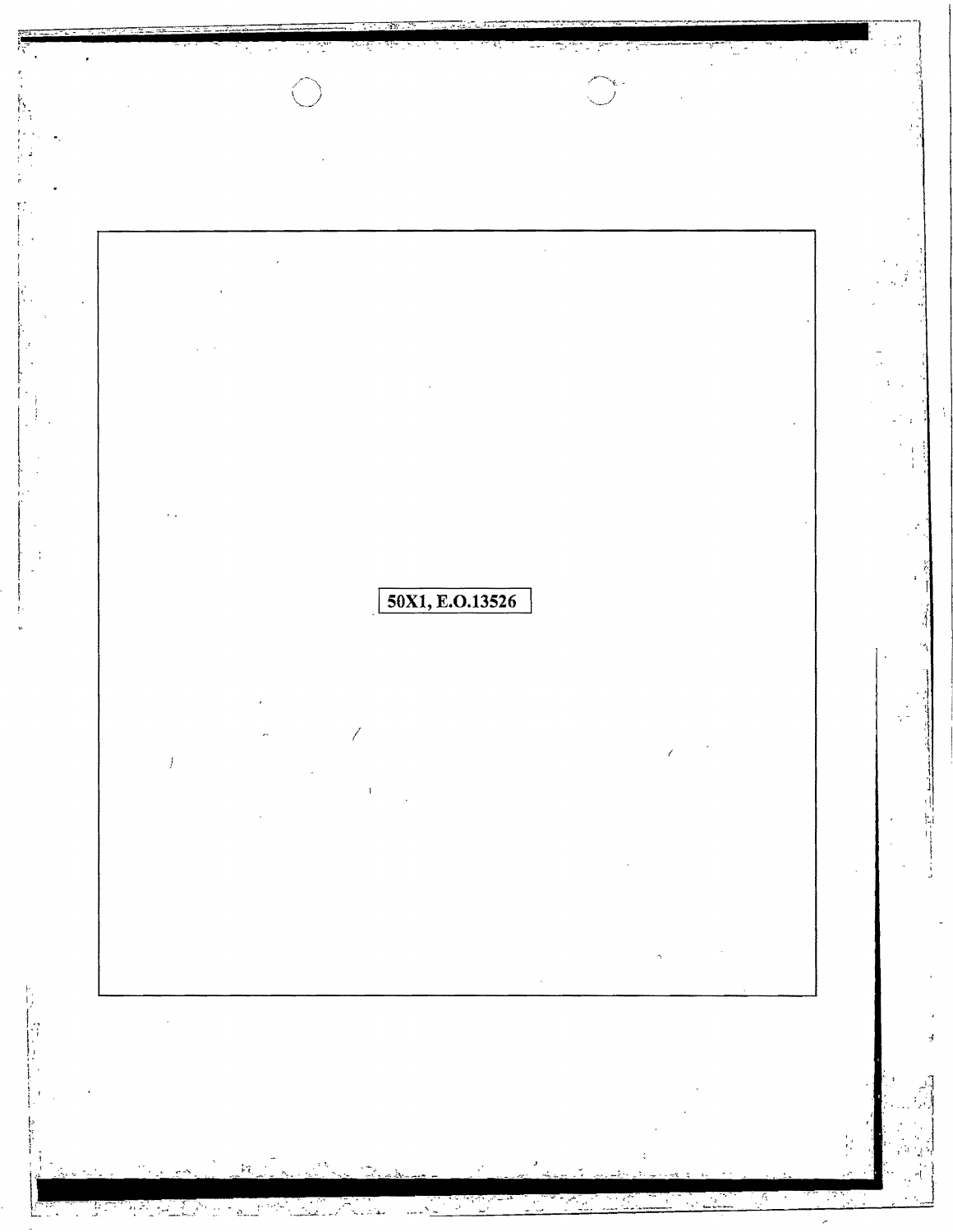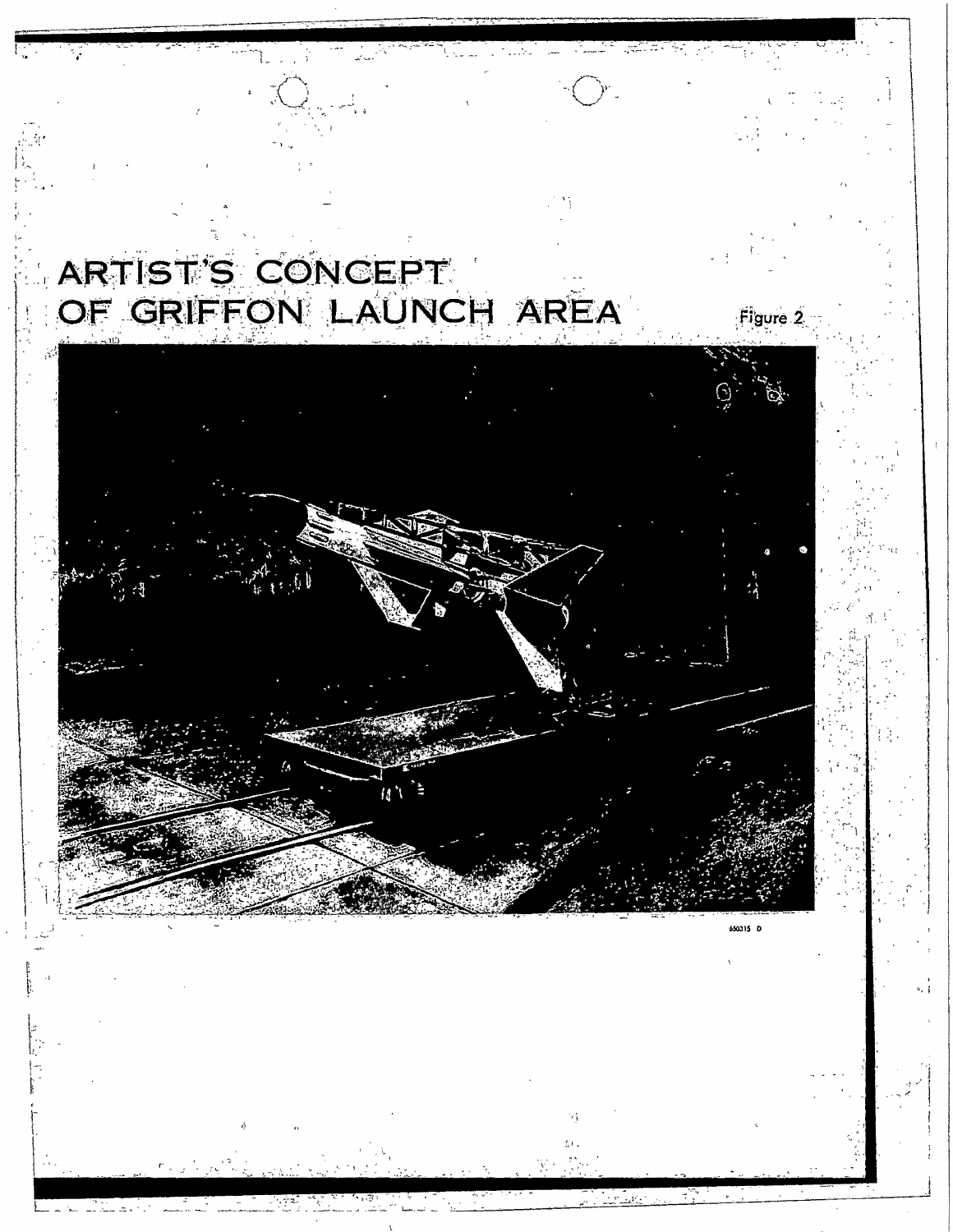



## GRIFFON MISSILE

 $: 52.2 \text{ ft.}$ Length Maximum altitude: 125,000 ft. (approx.) Maximum range : 100 n.m. (approx.)

SECRET

within the content of the

ALTIGRAPER OF LIL



### **GALOSH MISSILE**

Length of canister : 69.1 ft. Diameter of canister: 9.5 ft. Maximum altitude : 500 n.m. (approx.) : several hundred nautical miles Maximum range

 $\frac{1}{4}$  ( )  $\frac{1}{2}$  ( )

650315 B

### SECRET

 $\left\langle \mathcal{L}_{\mathcal{A}}^{\mathcal{A}}\right\rangle =\left\langle \mathcal{L}_{\mathcal{A}}^{\mathcal{A}}\right\rangle \left\langle \mathcal{L}_{\mathcal{A}}^{\mathcal{A}}\right\rangle$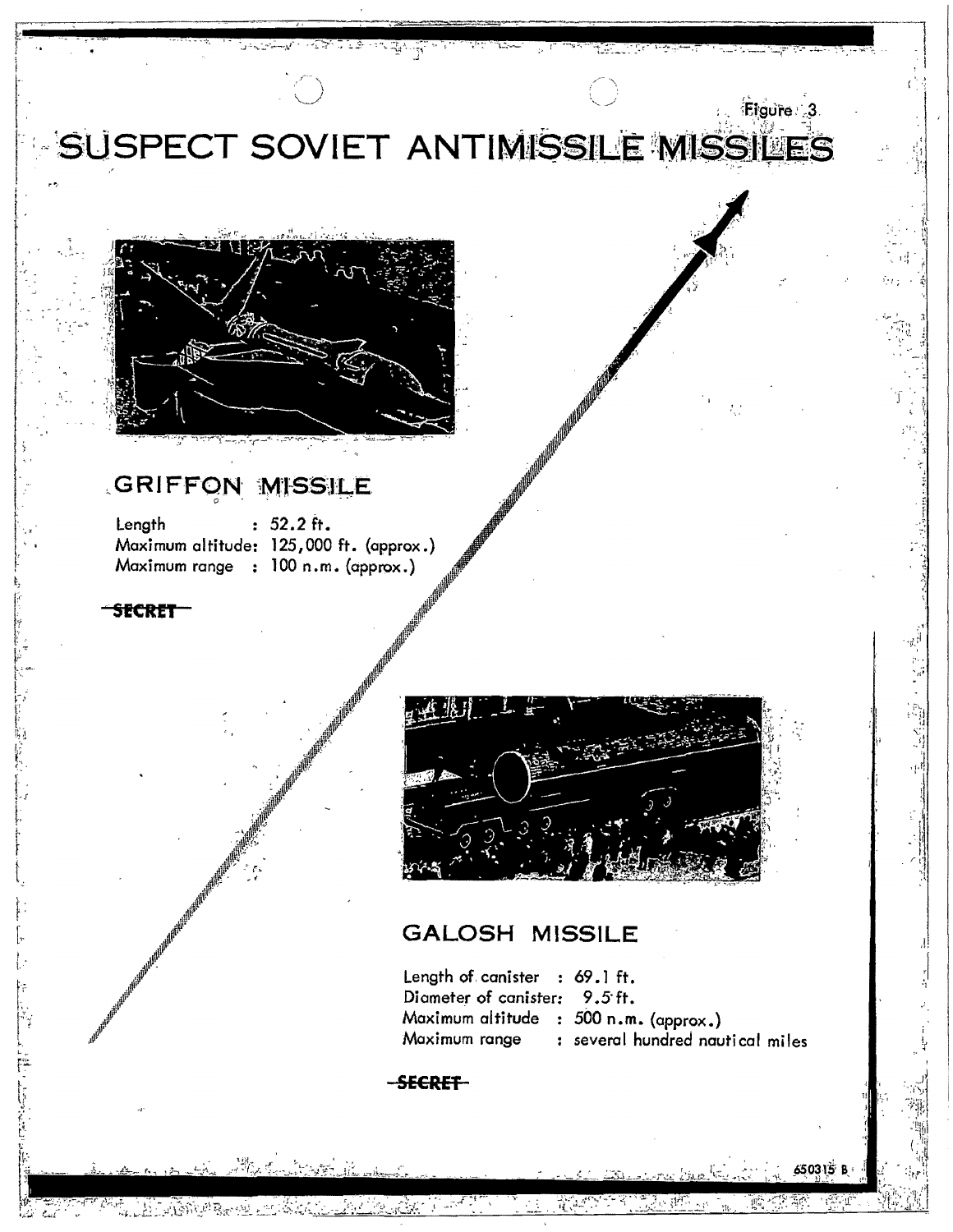